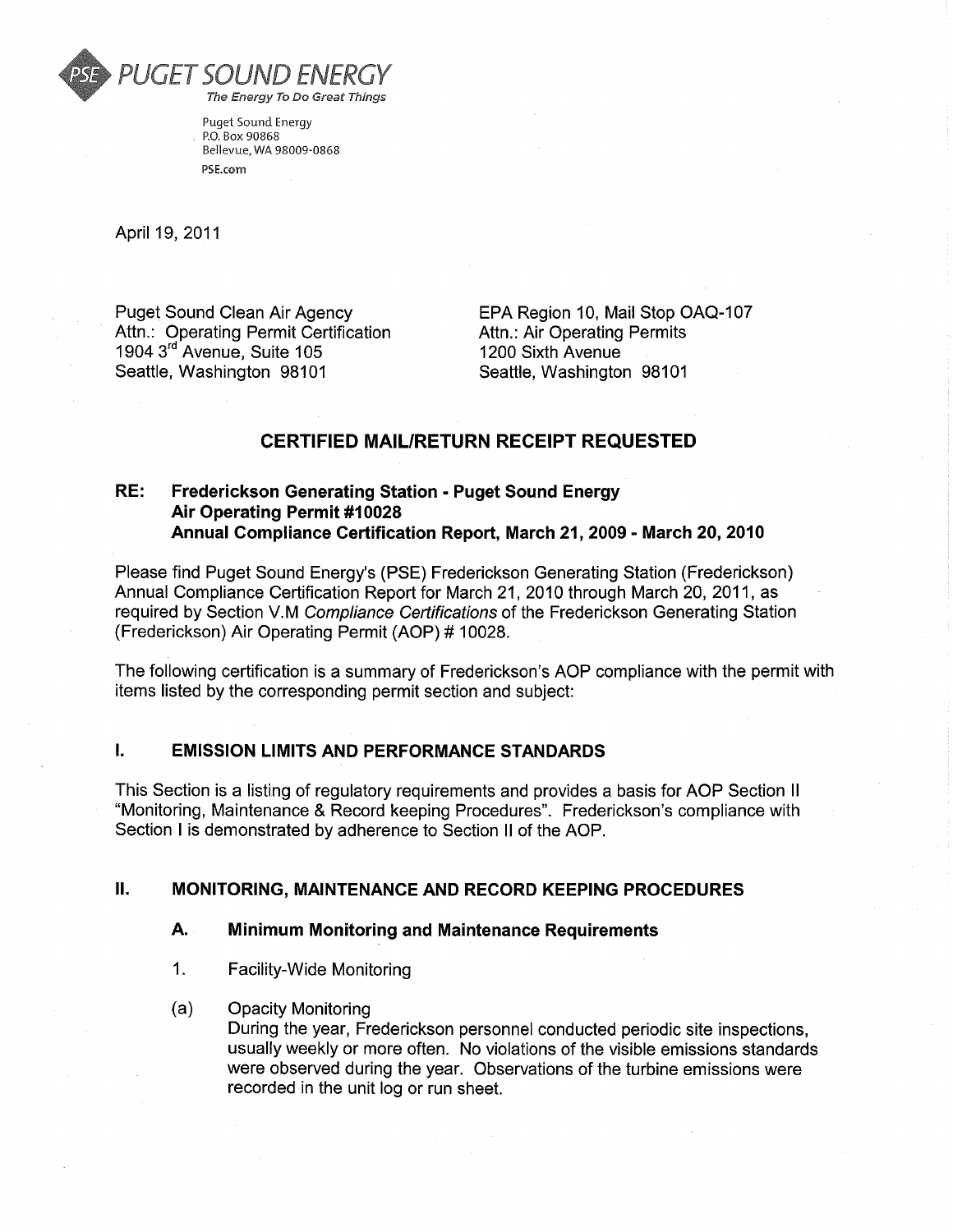(b) Complaint Response

No complaints were received during the year.

- (c) Facility-Wide Inspections
	- During the year, Frederickson personnel conducted periodic site inspections, usually weekly or more often. Equipment was properly operated and no prohibited activities were observed.
- (d) Maintenance and Repair of Insignificant Emission Units Good industrial practices were followed during the year in the maintenance and repair of insignificant emission units.
- 2. Emission Unit Specific Monitoring, Recordkeeping and Reporting
- (a) Fuels, trace compound and flashpoint Test samples are collected and analyzed for sulfur when distillate fuel is added to the storage tanks. The distillate oil sulfur content of the fuel in the tank is less than 0.05% sulfur by weight.
- (b) Combustion turbine monitoring
	- (i) Puget Sound Clean Air Agency requirements

Frederickson met all PSCAA requirements in regards to testing, monitoring and recordkeeping for the combustion turbine units at the site.

(ii) New Source Performance Standards requirements Notification and recordkeeping requirements were met during the reporting period.

Monitoring of Operations were completed as required.

- (c)(1) Nitrogen Oxides
	- Periods of excess emissions were reported as required for: low load runs not requiring water injection that occurred on November 21, 22, 23, 24, 25, December 30, 31, 2010, January 1, 2, February 24, 25, 26 and 27, 2011.
- Test Methods and Procedures were followed as required.
- (c) Demister Monitoring

Inspections of the demisters were conducted at least once each month that the facility operated and if any problems were observed, corrections were made as required.

## **B.** *Operation and Maintenance (O&M) Plan Requirements*

Operating records were maintained. Station and unit logs, inspection and run records, and maintenance and repair work records were maintained. Operating instruction and schedules were available. Good industrial practices were followed during year in the maintenance and repair of insignificant emission items.

## *C. Compliance Assurance Monitoring*

1. Applicability

The Units were in compliance as required.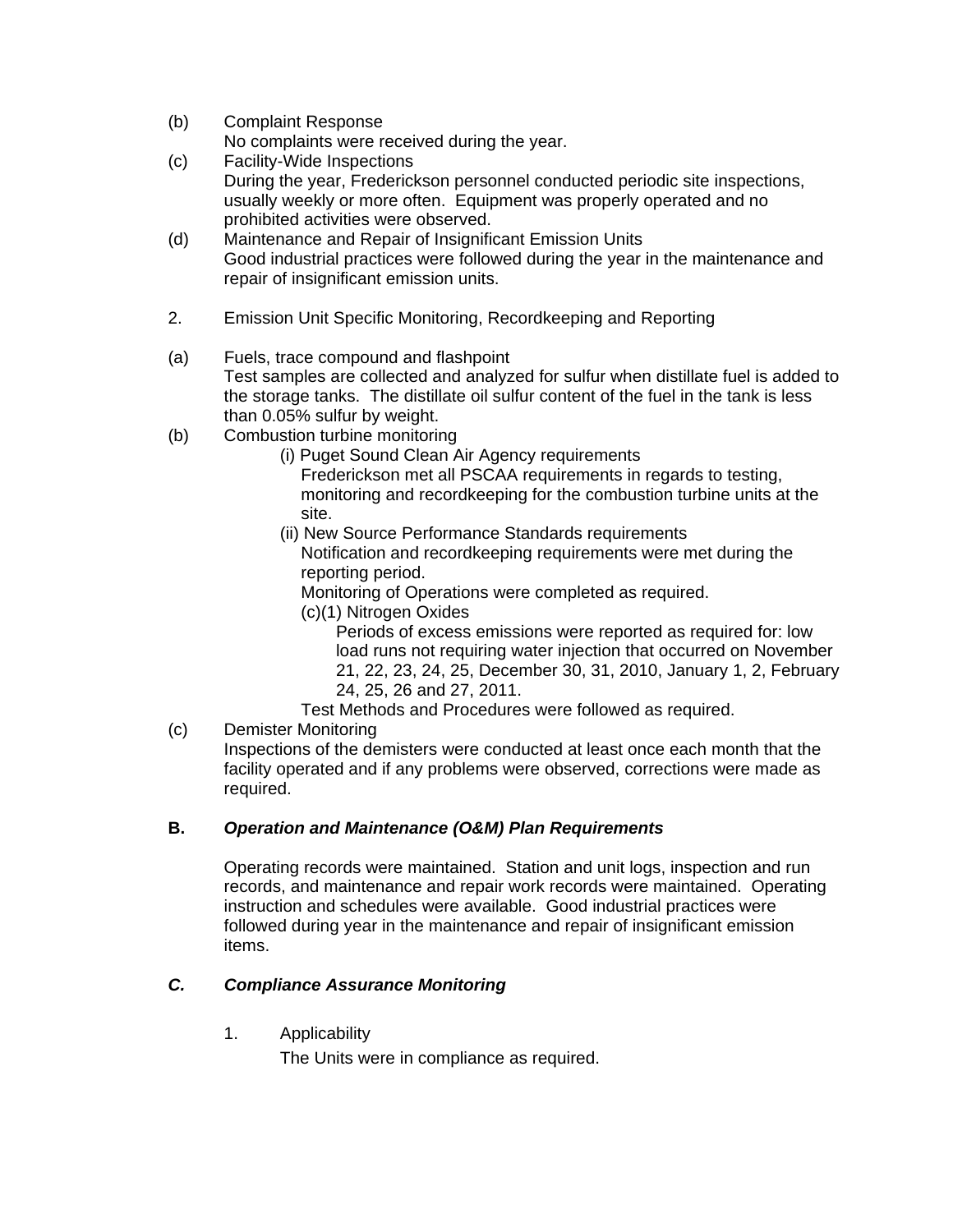- 2. Monitoring Approach Monitoring of the Units was conducted as required.
- 3. Quality Assurance and control procedures Quality assurance and control procedures were in continuous compliance.
- 4. Obligation to monitor and data availability requirement The Units were monitored as required.
- 5. Definition of an excursion Excursion definitions were used as required.
- 6. Response to an excursion Excursions were responded to in accordance with good air pollution control practices.
- 7. Quality Improvement Plan There were not more than six reportable excursions during this reporting period.
- 8. Reporting Deviation reports were submitted as required.
- 9. Recordkeeping Recordkeeping of monitoring data was completed as required.

# **III. PROHIBITED ACTIVITIES**

The facility was in compliance with all requirements of this section during the permit year, including but not limited to, adjustments for atmospheric conditions, open burning, refuse burning, concealment, masking, circumvention, tampering, and false statements.

# **IV. ACTIVITIES REQUIRING ADDITIONAL APPROVAL**

There were no activities requiring additional approval during this time period, March 21, 2010 through March 20, 2011.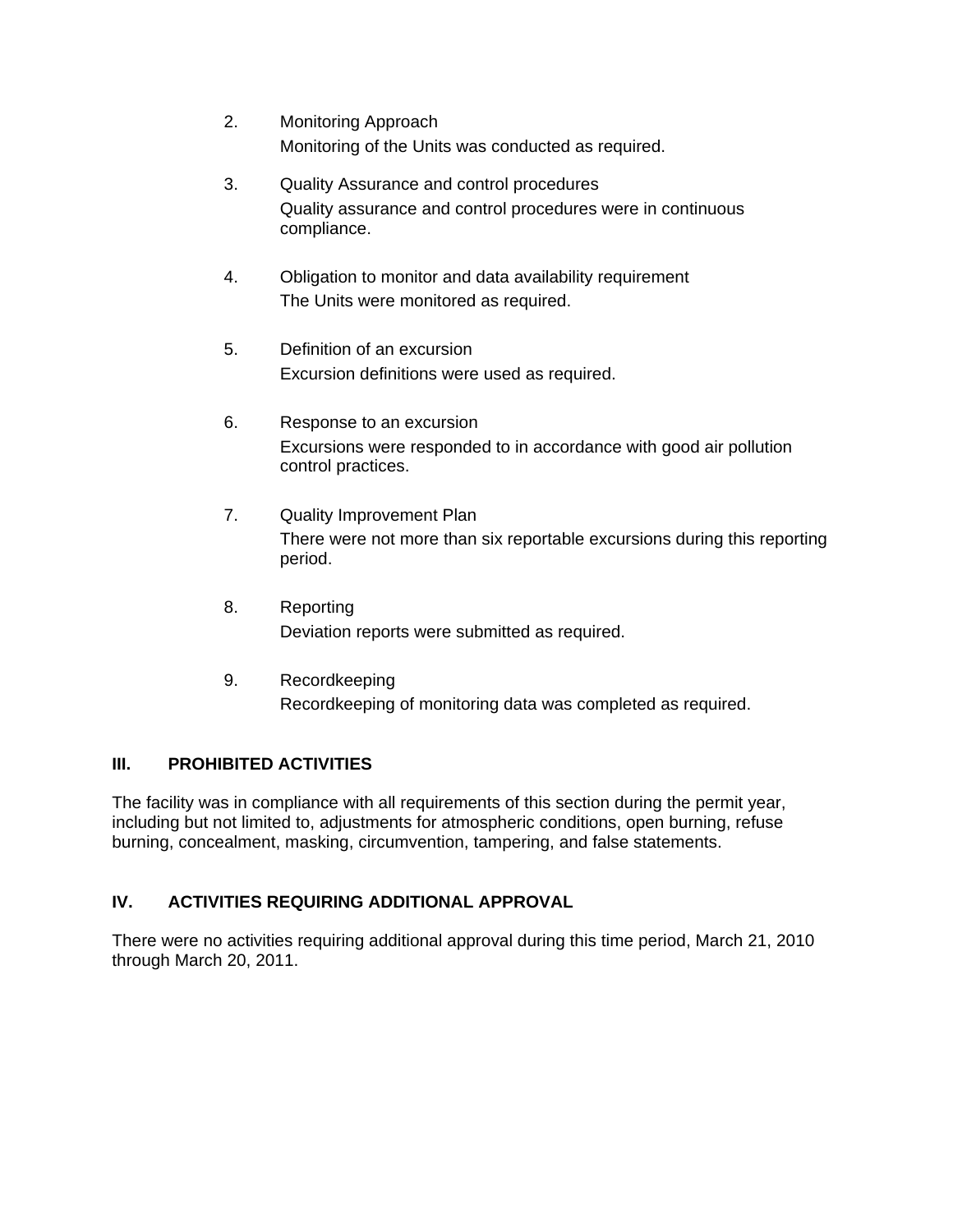## **V. STANDARD TERMS AND CONDITIONS**

Frederickson has been in compliance with all sections, which includes the following:

#### **A. Duty to comply**

Frederickson was in compliance with all conditions of this permit.

#### **B. Permit actions**

This section is part of the agency's administrative requirements and has no active compliance monitoring requirements.

## **C. Property rights**

This section is part of the agency's administrative requirements and has no ongoing compliance monitoring requirements.

#### **D. Duty to provide information**

PSCAA was furnished all information requested.

#### **E. Permit fees**

Permit fees were paid by PSE.

## **F. Emissions trading**

There was no trading of emissions.

#### **G. Severability**

This section is part of the agency's administrative requirements and does not directly bear on Frederickson's operation.

#### **H. Permit Appeals**

This section is part of the agency's administrative requirements and has no active compliance monitoring requirements.

## **I. Permit Continuation**

This section is part of the agency's administrative requirements and has no active compliance monitoring requirements.

#### **J. Federal enforceability**

This section is part of the agency's administrative requirements and has no active compliance monitoring requirements.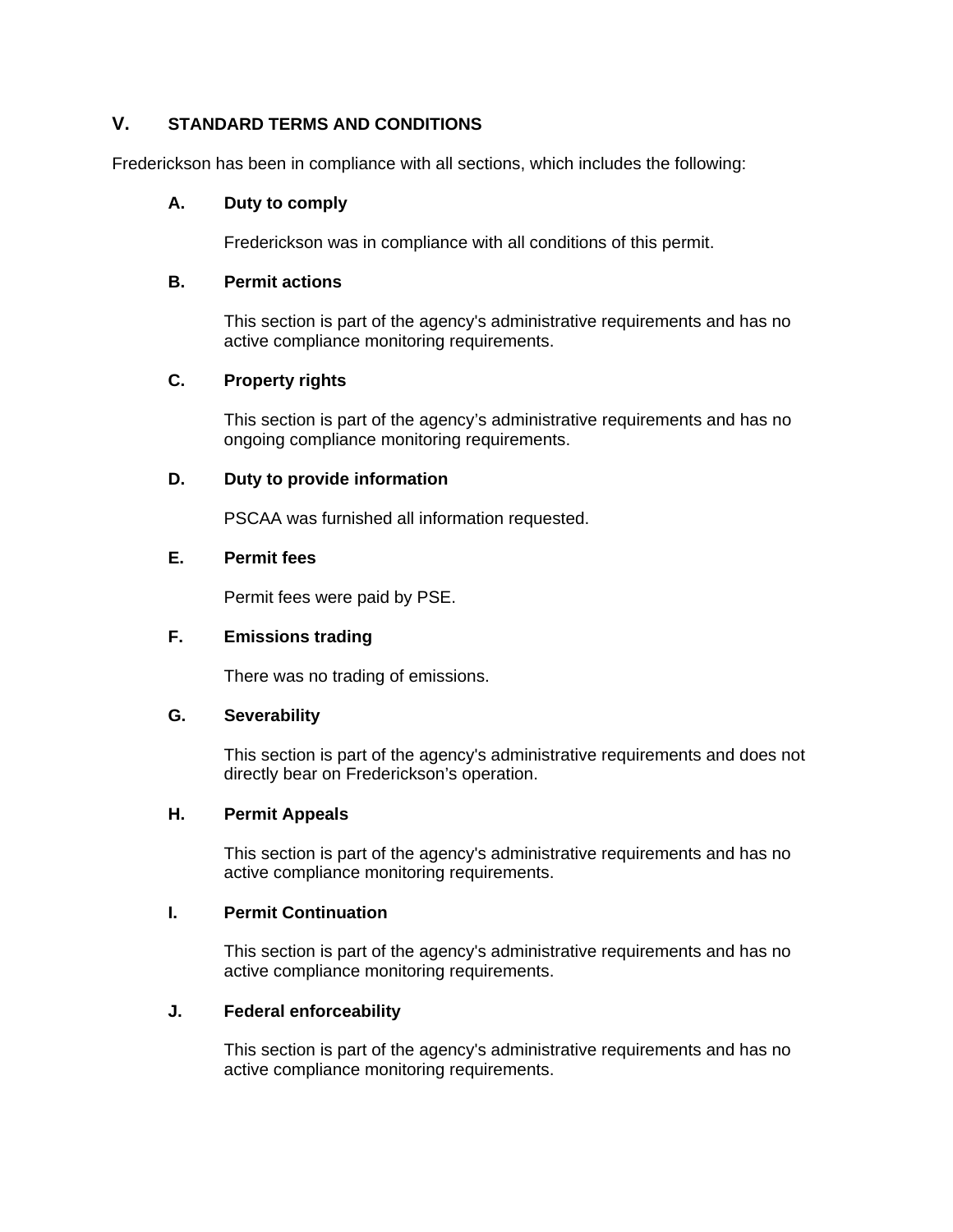#### **K. Inspection and entry**

A PSCAA request for entry and records was accommodated during a site inspection that occurred on October 8, 2010.

#### **L. Compliance requirements**

Frederickson met the applicable compliance requirements.

#### **M. Compliance certifications**

This report is to serve as Frederickson's Annual Compliance Certification.

#### **N. Emissions Testing**

Frederickson was in compliance with emission testing requirements during the reporting period.

#### **O. Compliance Determination**

Frederickson was in compliance with this section during the reporting period.

#### **P. Recordkeeping**

The required records were maintained and are available.

#### **Q. Data Recovery**

The facility was in compliance during the reporting period.

## **R. Reporting**

- 1. Deviation Report
	- There were no deviations detected during the reporting period.
- 2. Certification of Reports (Semiannual) Frederickson submitted Semi-Annual Monitoring Reports on October 15, 2010 and April 19, 2011 as required.
- 3. Certification by Responsible Official

All submittals included certification by a responsible official as required.

4. Emission Reporting

Frederickson did not emit contaminants listed above the reportable quantities as stated in this permit term during the reporting period.

5. NSPS Excess Emissions Reporting

Any excess emissions were reported as required during the reporting period.

6. Summary of "Routine" required reports

All reports were submitted as required during the reporting period.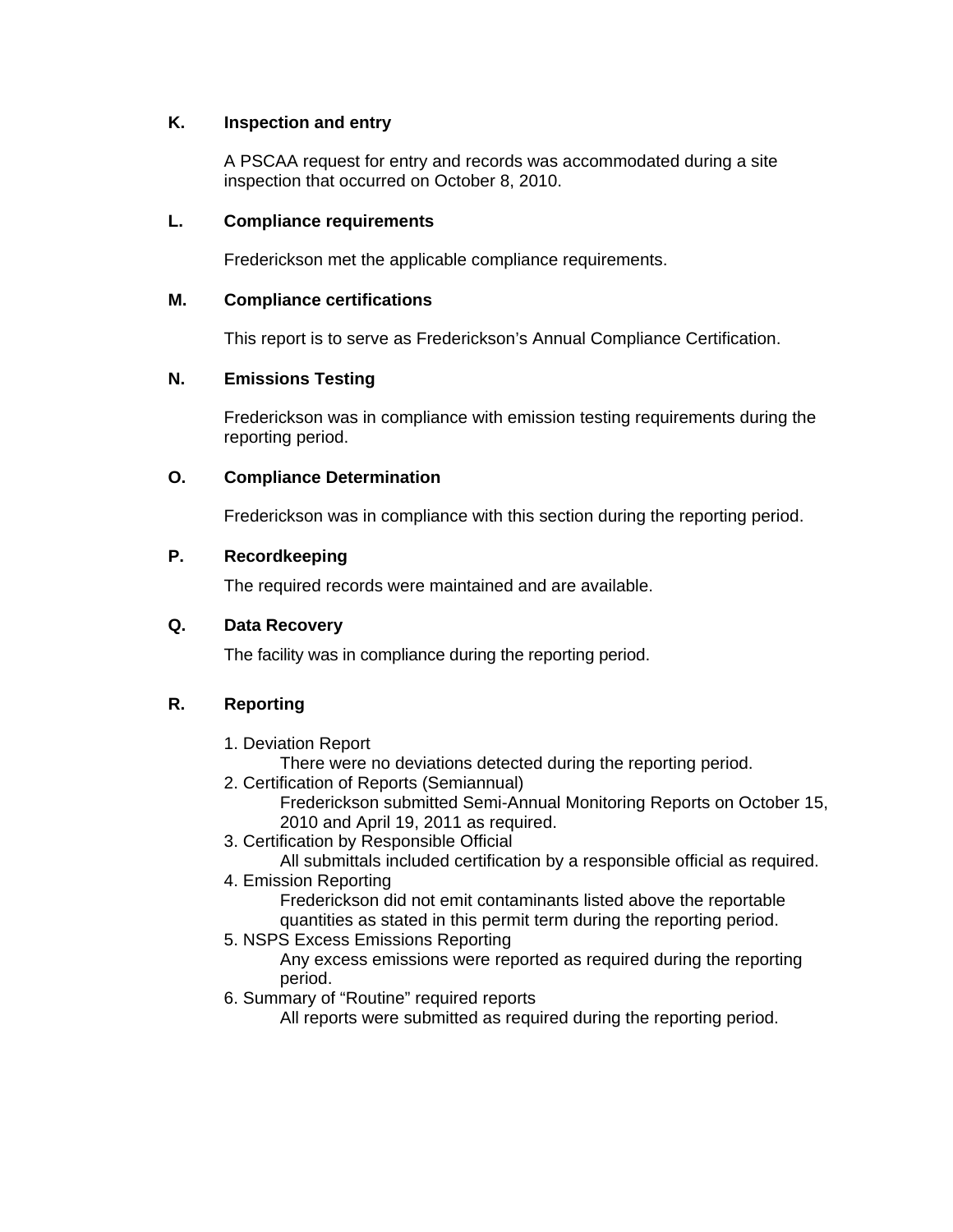#### **S. Emergencies**

There were no air quality emergencies at Frederickson during the year.

#### **T. Unavoidable excess emissions**

Unavoidable excess emissions reports were submitted as required.

#### **U. Need to halt or reduce activity not a defense**

This defense was not used during the year.

#### **V. Stratospheric ozone and climate protection**

The facility was in compliance during the reporting period.

#### **W. RACT satisfied**

This is an agency statement.

#### **X. Risk management programs**

This requirement was not active during the year.

#### **Y. Definitions**

This is an agency statement.

#### **Z. Duty to supplement or correct application**

This requirement was not active during the year.

#### **AA. Insignificant emission units and activities**

Insignificant emission units and activities were in compliance during the year.

#### **VI. PERMIT ACTIONS**

There were no permit actions during the reporting period.

#### **VII. PERMIT SHIELD**

This section was not active during the year.